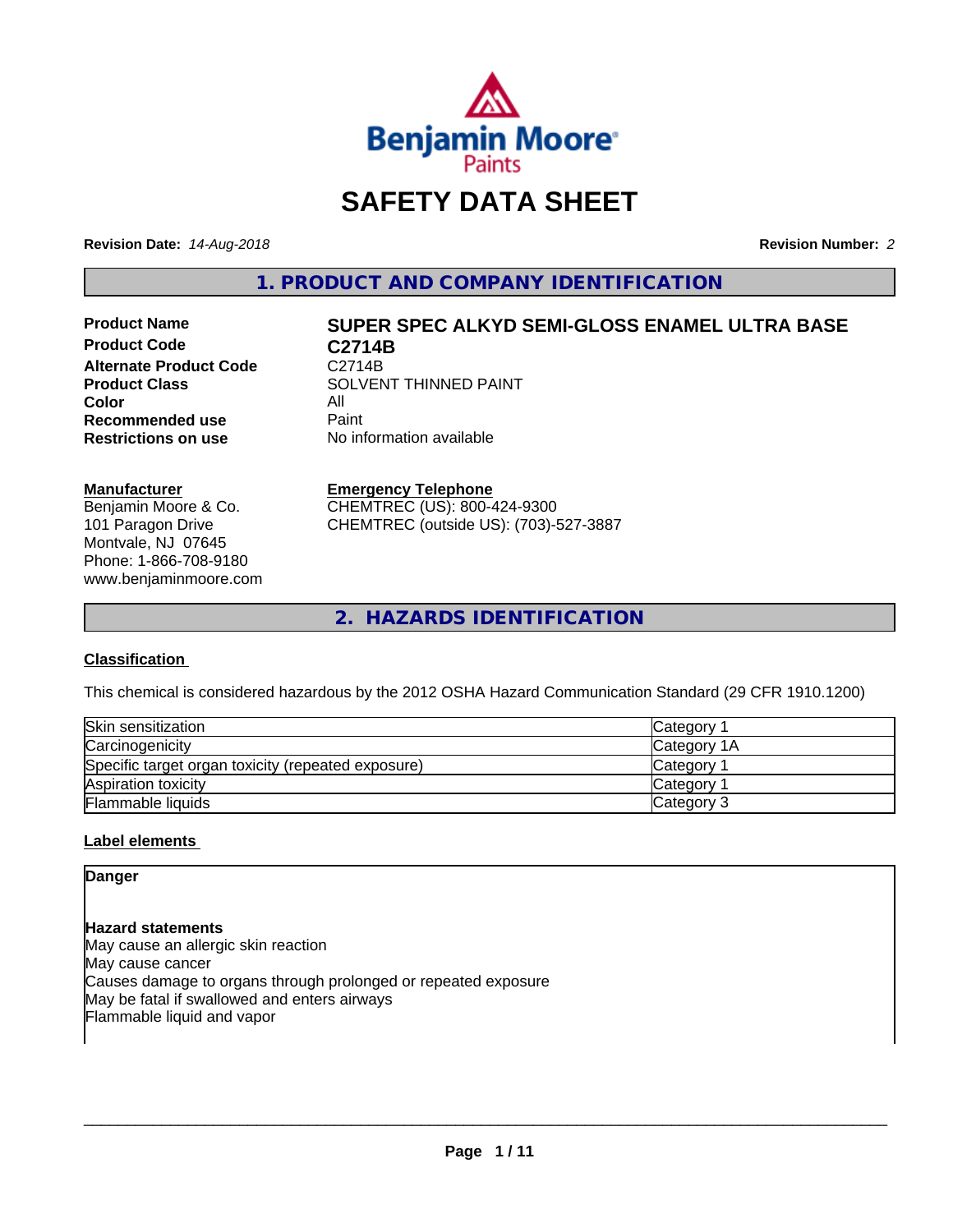# \_\_\_\_\_\_\_\_\_\_\_\_\_\_\_\_\_\_\_\_\_\_\_\_\_\_\_\_\_\_\_\_\_\_\_\_\_\_\_\_\_\_\_\_\_\_\_\_\_\_\_\_\_\_\_\_\_\_\_\_\_\_\_\_\_\_\_\_\_\_\_\_\_\_\_\_\_\_\_\_\_\_\_\_\_\_\_\_\_\_\_\_\_ C2714B - **SUPER SPEC ALKYD SEMI-GLOSS ENAMEL ULTRA BASE**



**Appearance** liquid

**Odor** solvent

#### **Precautionary Statements - Prevention**

Obtain special instructions before use Do not handle until all safety precautions have been read and understood Use personal protective equipment as required Contaminated work clothing should not be allowed out of the workplace Wear protective gloves Do not breathe dust/fume/gas/mist/vapors/spray Wash face, hands and any exposed skin thoroughly after handling Do not eat, drink or smoke when using this product Keep away from heat, hot surfaces, sparks, open flames and other ignition sources. No smoking Keep container tightly closed Ground/bond container and receiving equipment Use explosion-proof electrical/ventilating/lighting/equipment Use only non-sparking tools Take precautionary measures against static discharge

#### **Precautionary Statements - Response**

IF exposed or concerned: Get medical advice/attention **Skin** If skin irritation or rash occurs: Get medical advice/attention Wash contaminated clothing before reuse IF ON SKIN (or hair): Remove/Take off immediately all contaminated clothing. Rinse skin with water/shower **Ingestion** IF SWALLOWED: Immediately call a POISON CENTER or doctor/physician Do NOT induce vomiting **Fire** In case of fire: Use CO2, dry chemical, or foam for extinction

#### **Precautionary Statements - Storage**

Store locked up Store in a well-ventilated place. Keep cool

#### **Precautionary Statements - Disposal**

Dispose of contents/container to an approved waste disposal plant

#### **Hazards not otherwise classified (HNOC)**

Rags, steel wool or waste soaked with this product may spontaneously catch fire if improperly discarded

#### **Other information**

No information available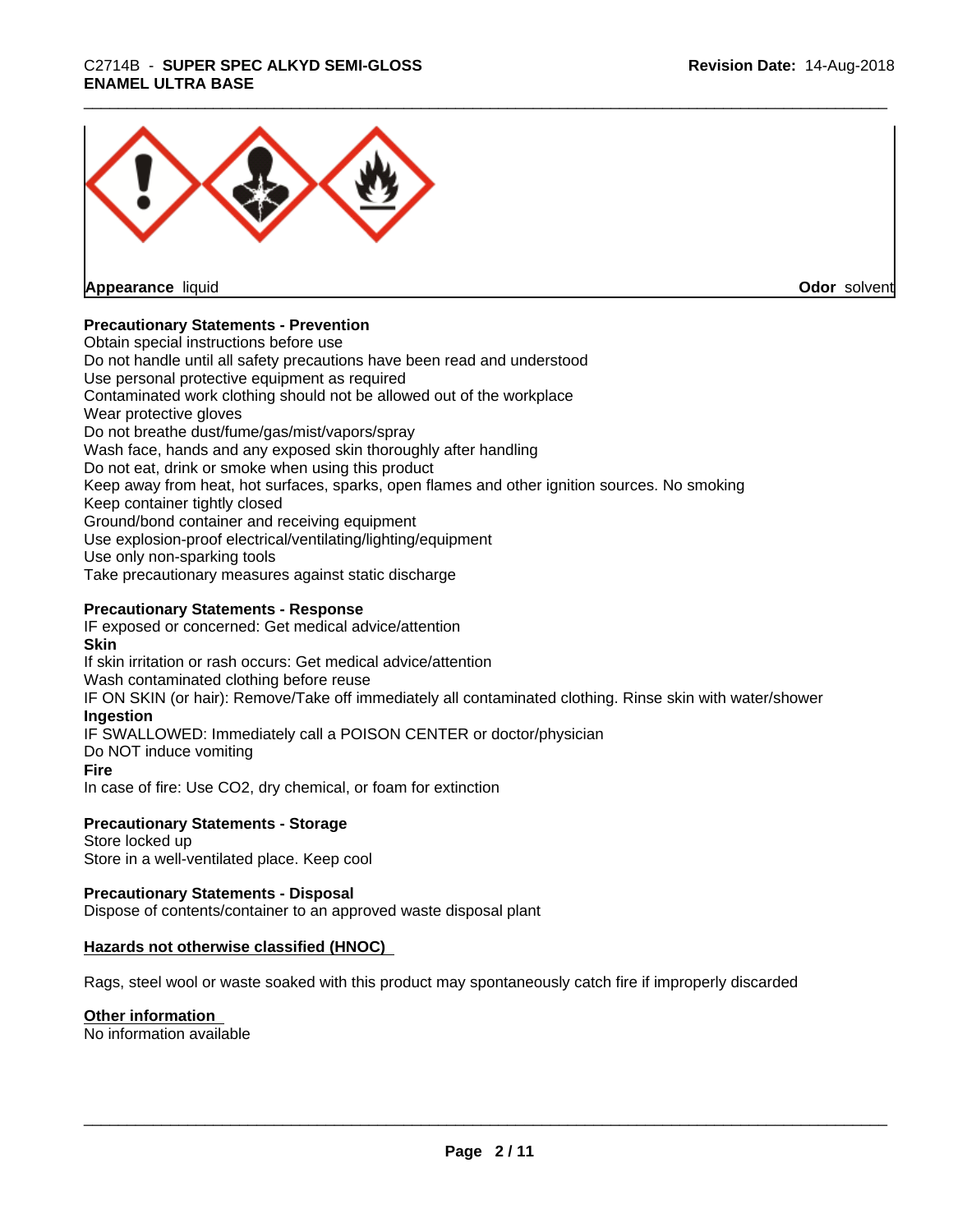# **3. COMPOSITION/INFORMATION ON INGREDIENTS**

| <b>Chemical name</b>                         | CAS No.        | Weight-% |
|----------------------------------------------|----------------|----------|
| Limestone                                    | 1317-65-3      | 35       |
| Hydrotreated heavy naphtha, petroleum        | 64742-48-9     | 25       |
| Solvent naphtha, petroleum, medium aliphatic | 64742-88-7     |          |
| Methyl ethyl ketoxime                        | 96-29-7        | 0.5      |
| Ethyl benzene                                | $100 - 41 - 4$ | 0.5      |
| Cobalt bis(2-ethylhexanoate)                 | 136-52-7       | 0.5      |
| Silica, crystalline                          | 14808-60-7     | 0.5      |

|                                                  | 4. FIRST AID MEASURES                                                                                                                                                                                                               |
|--------------------------------------------------|-------------------------------------------------------------------------------------------------------------------------------------------------------------------------------------------------------------------------------------|
| <b>General Advice</b>                            | If symptoms persist, call a physician. Show this safety data sheet to the doctor in<br>attendance.                                                                                                                                  |
| <b>Eye Contact</b>                               | Immediately flush with plenty of water. After initial flushing, remove any contact<br>lenses and continue flushing for at least 15 minutes. Keep eye wide open while<br>rinsing. If symptoms persist, call a physician.             |
| <b>Skin Contact</b>                              | Wash off immediately with soap and plenty of water while removing all<br>contaminated clothes and shoes. If skin irritation persists, call a physician. Wash<br>clothing before reuse. Destroy contaminated articles such as shoes. |
| <b>Inhalation</b>                                | Move to fresh air. If symptoms persist, call a physician.<br>If not breathing, give artificial respiration. Call a physician immediately.                                                                                           |
| Ingestion                                        | Clean mouth with water and afterwards drink plenty of water. Do not induce<br>vomiting without medical advice. Never give anything by mouth to an unconscious<br>person. Consult a physician.                                       |
| <b>Protection Of First-Aiders</b>                | Use personal protective equipment.                                                                                                                                                                                                  |
| <b>Most Important</b><br><b>Symptoms/Effects</b> | May cause allergic skin reaction.                                                                                                                                                                                                   |
| <b>Notes To Physician</b>                        | Treat symptomatically.                                                                                                                                                                                                              |

**5. FIRE-FIGHTING MEASURES**

| <b>Suitable Extinguishing Media</b>                                    | Foam, dry powder or water. Use extinguishing measures<br>that are appropriate to local circumstances and the<br>surrounding environment.                                                                                                    |
|------------------------------------------------------------------------|---------------------------------------------------------------------------------------------------------------------------------------------------------------------------------------------------------------------------------------------|
| <b>Protective Equipment And Precautions For</b><br><b>Firefighters</b> | As in any fire, wear self-contained breathing apparatus<br>pressure-demand, MSHA/NIOSH (approved or equivalent)<br>and full protective gear.                                                                                                |
| <b>Specific Hazards Arising From The Chemical</b>                      | Combustible material. Closed containers may rupture if<br>exposed to fire or extreme heat. Keep product and empty<br>container away from heat and sources of ignition. Thermal<br>decomposition can lead to release of irritating gases and |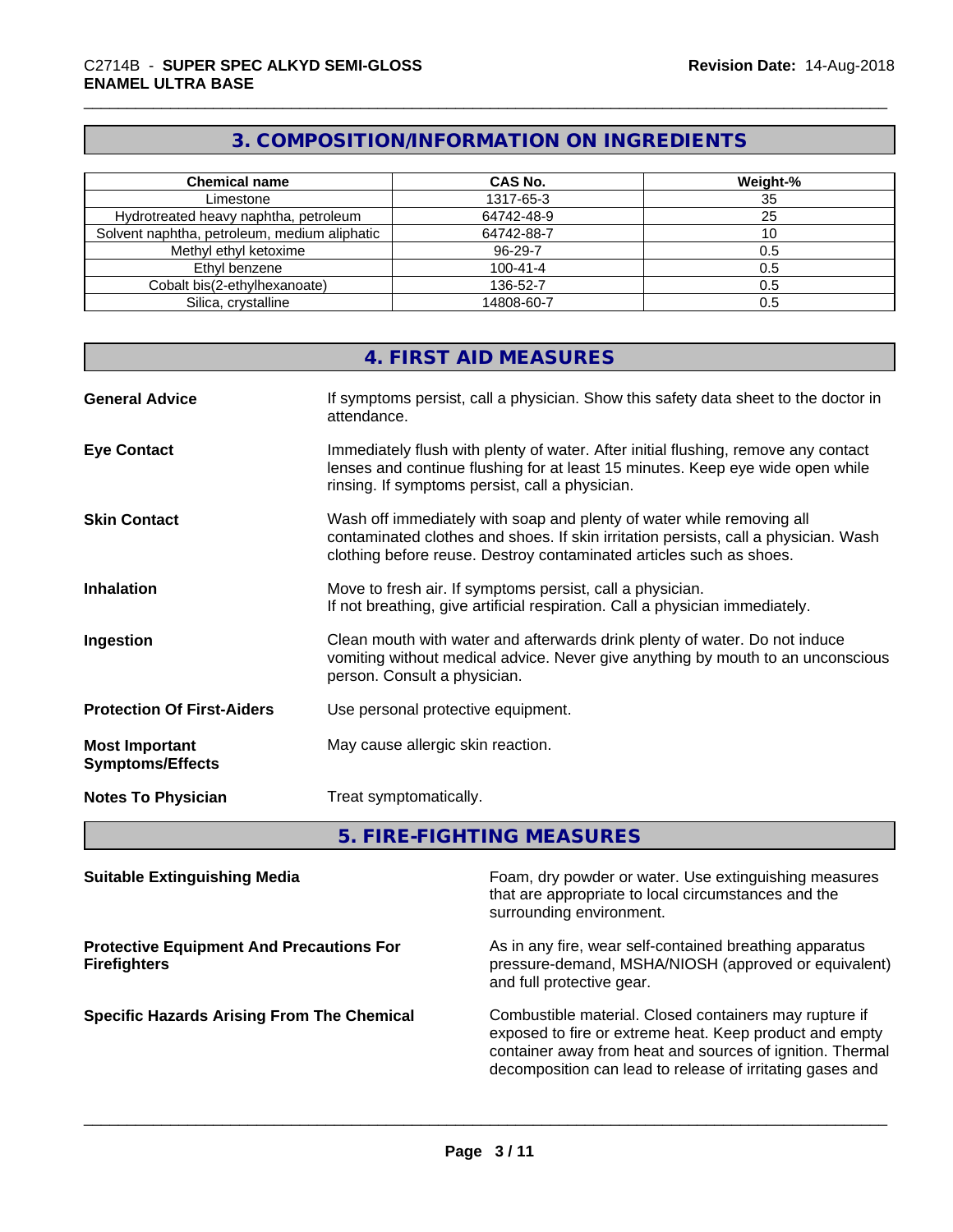|                                             | vapors.                                          |
|---------------------------------------------|--------------------------------------------------|
| <b>Sensitivity To Mechanical Impact</b>     | No.                                              |
| <b>Sensitivity To Static Discharge</b>      | Yes                                              |
| <b>Flash Point Data</b>                     |                                                  |
| Flash Point (°F)                            | 119                                              |
| Flash Point (°C)                            | 48                                               |
| <b>Method</b>                               | <b>PMCC</b>                                      |
| <b>Flammability Limits In Air</b>           |                                                  |
| Lower flammability limit:                   | Not available                                    |
|                                             |                                                  |
| <b>Upper flammability limit:</b>            | Not available                                    |
| <b>NFPA</b><br>Health: 1<br>Flammability: 2 | Instability: 0<br><b>Special: Not Applicable</b> |
| <b>NFPA Legend</b>                          |                                                  |

- 0 Not Hazardous
- 1 Slightly
- 2 Moderate
- 3 High
- 4 Severe

*The ratings assigned are only suggested ratings, the contractor/employer has ultimate responsibilities for NFPA ratings where this system is used.*

*Additional information regarding the NFPA rating system is available from the National Fire Protection Agency (NFPA) at www.nfpa.org.*

## **6. ACCIDENTAL RELEASE MEASURES**

| <b>Personal Precautions</b>      | Use personal protective equipment. Remove all sources of ignition.                                                                                                                                                                                                                                                                                                                            |
|----------------------------------|-----------------------------------------------------------------------------------------------------------------------------------------------------------------------------------------------------------------------------------------------------------------------------------------------------------------------------------------------------------------------------------------------|
| <b>Other Information</b>         | Prevent further leakage or spillage if safe to do so. Do not allow material to<br>contaminate ground water system. Prevent product from entering drains. Do not<br>flush into surface water or sanitary sewer system. Local authorities should be<br>advised if significant spillages cannot be contained.                                                                                    |
| <b>Environmental precautions</b> | See Section 12 for additional Ecological Information.                                                                                                                                                                                                                                                                                                                                         |
| <b>Methods for Cleaning Up</b>   | Dam up. Soak up with inert absorbent material. Pick up and transfer to properly<br>labeled containers. Clean contaminated surface thoroughly.                                                                                                                                                                                                                                                 |
|                                  | 7. HANDLING AND STORAGE                                                                                                                                                                                                                                                                                                                                                                       |
| <b>Handling</b>                  | Use only in area provided with appropriate exhaust ventilation. Do not breathe<br>vapors or spray mist. Wear personal protective equipment. Take precautionary<br>measures against static discharges. To avoid ignition of vapors by static electricity<br>discharge, all metal parts of the equipment must be grounded. Keep away from<br>open flames, hot surfaces and sources of ignition. |
| <b>Storage</b>                   | Keep containers tightly closed in a dry, cool and well-ventilated place. Keep away<br>from heat. Keep away from open flames, hot surfaces and sources of ignition.<br>Keep in properly labeled containers. Keep out of the reach of children.                                                                                                                                                 |
|                                  |                                                                                                                                                                                                                                                                                                                                                                                               |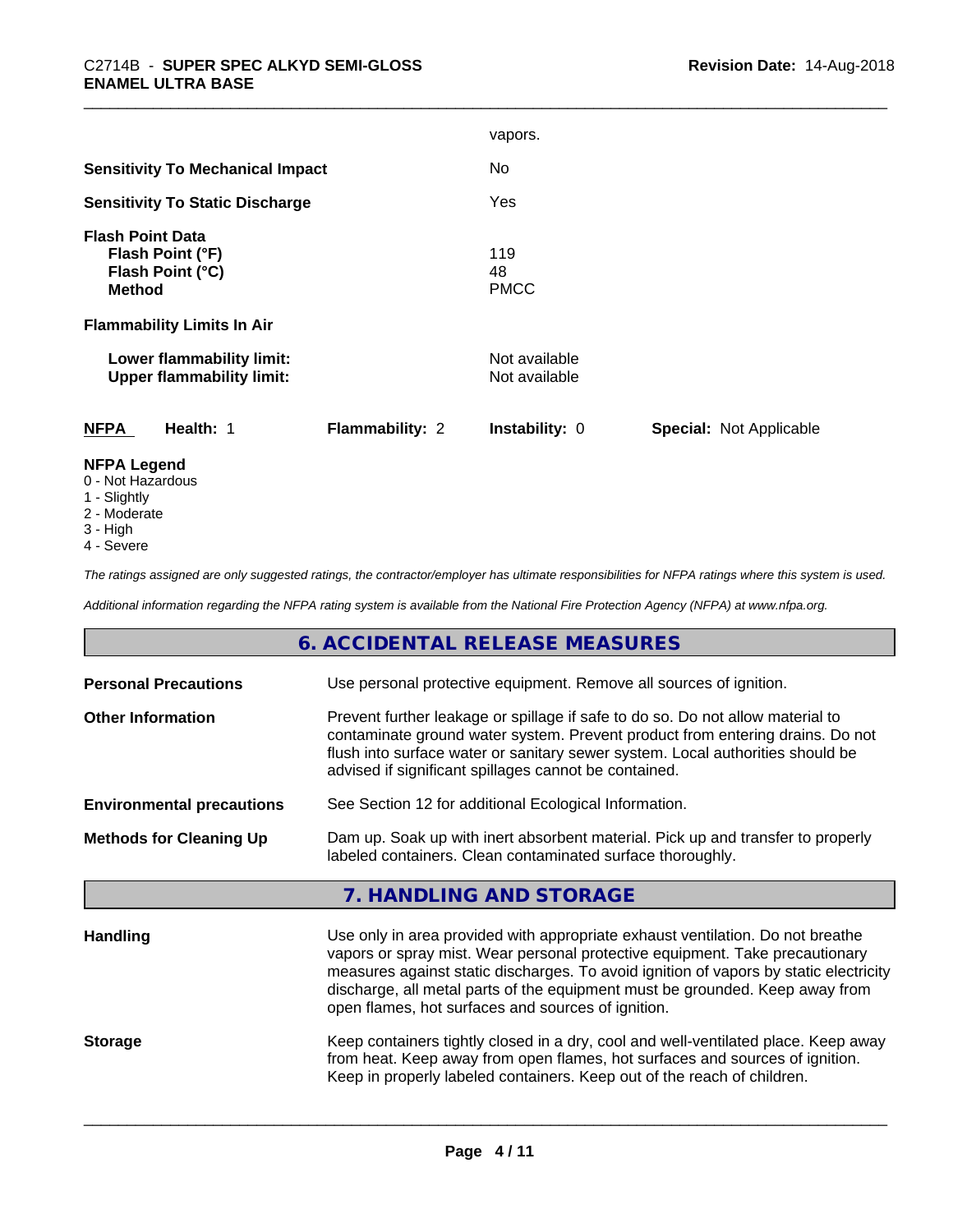**DANGER** - Rags, steel wool or waste soaked with this product may spontaneously catch fire if improperly discarded. Immediately after use, place rags, steel wool or waste in a sealed water-filled metal container.

**Incompatible Materials Incompatible with strong acids and bases and strong oxidizing agents.** 

### **8. EXPOSURE CONTROLS / PERSONAL PROTECTION**

#### **Exposure Limits**

| <b>Chemical name</b> | <b>ACGIH TLV</b>                | <b>OSHA PEL</b>            |
|----------------------|---------------------------------|----------------------------|
| Limestone            | N/E                             | 15 mg/m <sup>3</sup> - TWA |
|                      |                                 | $5 \text{ mg/m}^3$ - TWA   |
| Ethyl benzene        | 20 ppm - TWA                    | 100 ppm - TWA              |
|                      |                                 | $435 \text{ ma/m}^3$ - TWA |
| Silica, crystalline  | $0.025$ mg/m <sup>3</sup> - TWA |                            |

#### **Legend**

ACGIH - American Conference of Governmental Industrial Hygienists Exposure Limits OSHA - Occupational Safety & Health Administration Exposure Limits N/E - Not Established

**Engineering Measures** Ensure adequate ventilation, especially in confined areas.

#### **Personal Protective Equipment**

| <b>Eye/Face Protection</b><br><b>Skin Protection</b><br><b>Respiratory Protection</b> | Safety glasses with side-shields.<br>Long sleeved clothing. Protective gloves.<br>In operations where exposure limits are exceeded, use a NIOSH approved<br>respirator that has been selected by a technically qualified person for the specific<br>work conditions. When spraying the product or applying in confined areas, wear a<br>NIOSH approved respirator specified for paint spray or organic vapors. |
|---------------------------------------------------------------------------------------|----------------------------------------------------------------------------------------------------------------------------------------------------------------------------------------------------------------------------------------------------------------------------------------------------------------------------------------------------------------------------------------------------------------|
| <b>Hygiene Measures</b>                                                               | Avoid contact with skin, eyes and clothing. Remove and wash contaminated<br>clothing before re-use. Wash thoroughly after handling. When using do not eat,<br>drink or smoke.                                                                                                                                                                                                                                  |

#### **9. PHYSICAL AND CHEMICAL PROPERTIES**

| Appearance                  | liquid                   |
|-----------------------------|--------------------------|
| Odor                        | solvent                  |
| <b>Odor Threshold</b>       | No information available |
| Density (Ibs/gal)           | $9.5 - 9.6$              |
| <b>Specific Gravity</b>     | $1.13 - 1.16$            |
| рH                          | No information available |
| <b>Viscosity (cps)</b>      | No information available |
| Solubility(ies)             | No information available |
| <b>Water solubility</b>     | No information available |
| <b>Evaporation Rate</b>     | No information available |
| Vapor pressure @20 °C (kPa) | No information available |
| Vapor density               | No information available |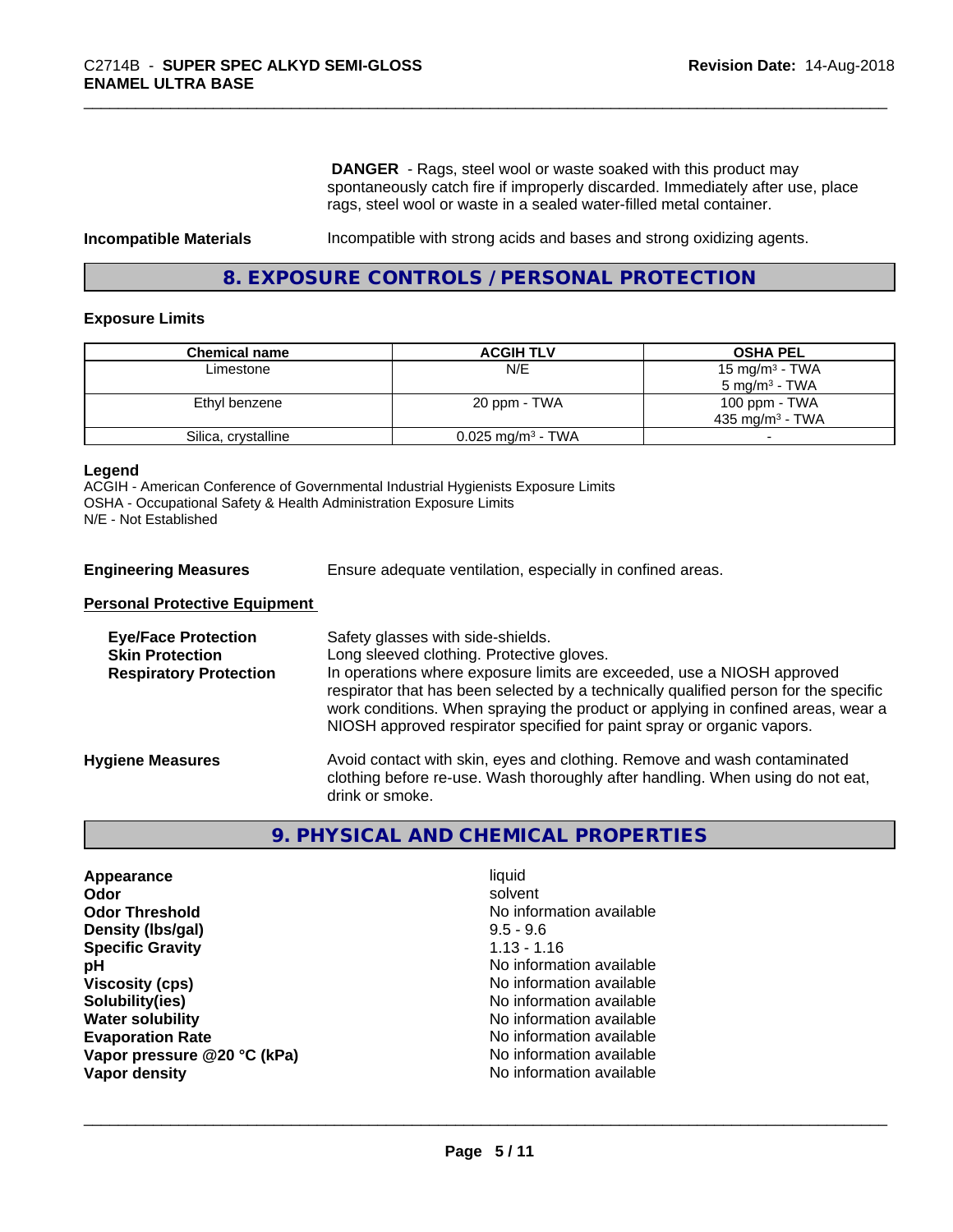# \_\_\_\_\_\_\_\_\_\_\_\_\_\_\_\_\_\_\_\_\_\_\_\_\_\_\_\_\_\_\_\_\_\_\_\_\_\_\_\_\_\_\_\_\_\_\_\_\_\_\_\_\_\_\_\_\_\_\_\_\_\_\_\_\_\_\_\_\_\_\_\_\_\_\_\_\_\_\_\_\_\_\_\_\_\_\_\_\_\_\_\_\_ C2714B - **SUPER SPEC ALKYD SEMI-GLOSS ENAMEL ULTRA BASE**

| Wt. % Solids                         | $65 - 75$                |
|--------------------------------------|--------------------------|
| Vol. % Solids                        | $45 - 55$                |
| Wt. % Volatiles                      | $25 - 35$                |
| <b>Vol. % Volatiles</b>              | 45 - 55                  |
| <b>VOC Regulatory Limit (g/L)</b>    | $<$ 380                  |
| <b>Boiling Point (°F)</b>            | 279                      |
| <b>Boiling Point (°C)</b>            | 137                      |
| <b>Freezing Point (°F)</b>           | No information available |
| <b>Freezing Point (°C)</b>           | No information available |
| Flash Point (°F)                     | 119                      |
| Flash Point (°C)                     | 48                       |
| <b>Method</b>                        | <b>PMCC</b>              |
| Flammability (solid, gas)            | Not applicable           |
| <b>Upper flammability limit:</b>     | No information available |
| Lower flammability limit:            | No information available |
| <b>Autoignition Temperature (°F)</b> | No information available |
| <b>Autoignition Temperature (°C)</b> | No information available |
| Decomposition Temperature (°F)       | No information available |
| Decomposition Temperature (°C)       | No information available |
| <b>Partition coefficient</b>         | No information available |

# **10. STABILITY AND REACTIVITY**

| <b>Reactivity</b>                       | Not Applicable                                                                           |
|-----------------------------------------|------------------------------------------------------------------------------------------|
| <b>Chemical Stability</b>               | Stable under normal conditions. Hazardous polymerisation<br>does not occur.              |
| <b>Conditions to avoid</b>              | Keep away from open flames, hot surfaces, static<br>electricity and sources of ignition. |
| <b>Incompatible Materials</b>           | Incompatible with strong acids and bases and strong<br>oxidizing agents.                 |
| <b>Hazardous Decomposition Products</b> | Thermal decomposition can lead to release of irritating<br>gases and vapors.             |
| Possibility of hazardous reactions      | None under normal conditions of use.                                                     |

**11. TOXICOLOGICAL INFORMATION**

**Product Information**

#### **Information on likely routes of exposure**

**Principal Routes of Exposure** Eye contact, skin contact and inhalation.

**Acute Toxicity** 

**Product Information** Repeated or prolonged exposure to organic solvents may lead to permanent brain and nervous system damage. Intentional misuse by deliberately concentrating and inhaling vapors may be harmful or fatal.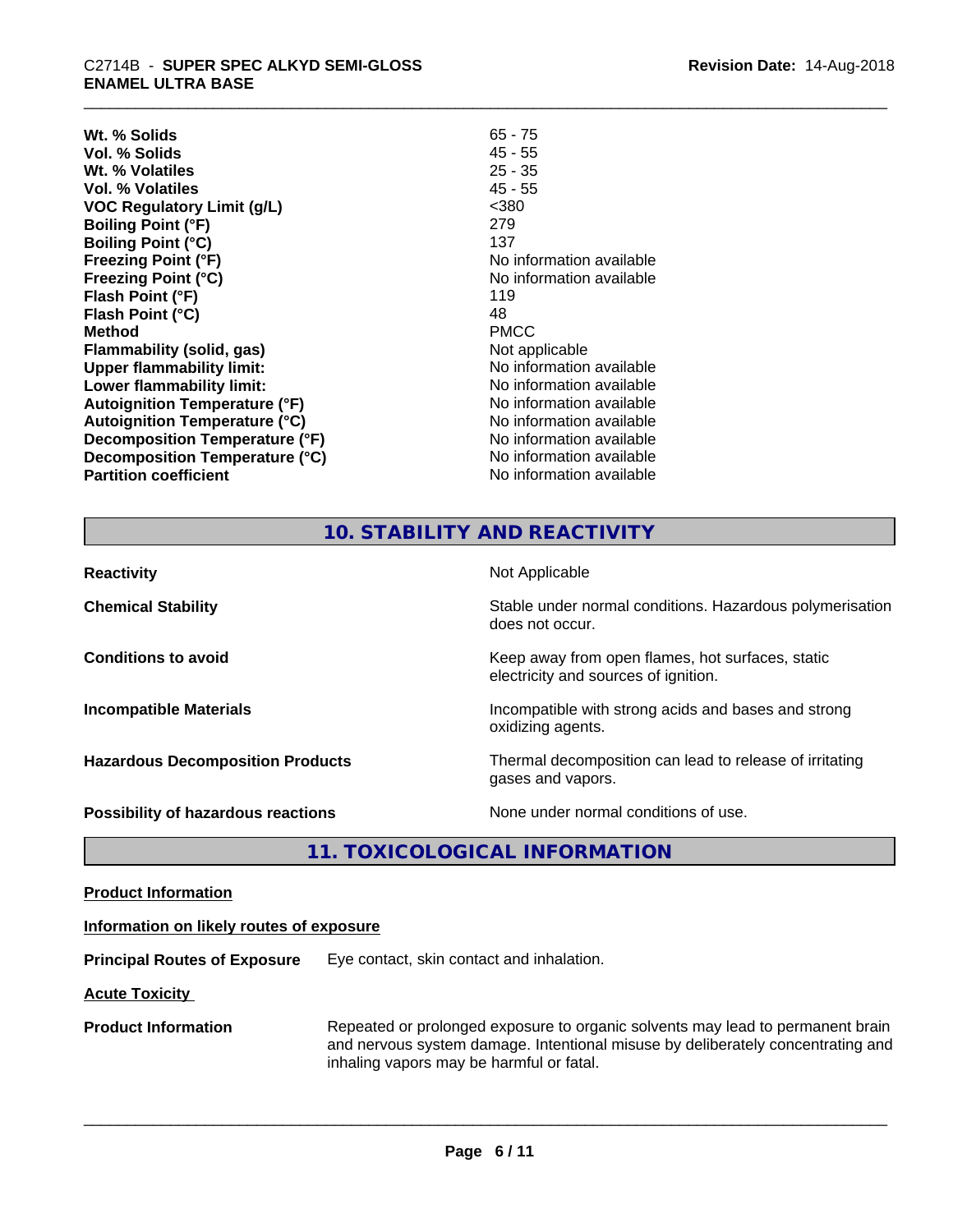#### **Symptoms related to the physical, chemical and toxicological characteristics**

| <b>Symptoms</b>                 | No information available.                                                                                                                                                                                                            |
|---------------------------------|--------------------------------------------------------------------------------------------------------------------------------------------------------------------------------------------------------------------------------------|
|                                 | Delayed and immediate effects as well as chronic effects from short and long-term exposure                                                                                                                                           |
| Eye contact                     | Contact with eyes may cause irritation.                                                                                                                                                                                              |
| <b>Skin contact</b>             | May cause skin irritation and/or dermatitis. Prolonged skin contact may defat the<br>skin and produce dermatitis.                                                                                                                    |
| Ingestion                       | Ingestion may cause irritation to mucous membranes. Small amounts of this<br>product aspirated into the respiratory system during ingestion or vomiting may<br>cause mild to severe pulmonary injury, possibly progressing to death. |
| <b>Inhalation</b>               | High vapor / aerosol concentrations are irritating to the eyes, nose, throat and<br>lungs and may cause headaches, dizziness, drowsiness, unconsciousness, and<br>other central nervous system effects.                              |
| <b>Sensitization</b>            | May cause an allergic skin reaction.                                                                                                                                                                                                 |
| <b>Neurological Effects</b>     | No information available.                                                                                                                                                                                                            |
| <b>Mutagenic Effects</b>        | No information available.                                                                                                                                                                                                            |
| <b>Reproductive Effects</b>     | No information available.                                                                                                                                                                                                            |
| <b>Developmental Effects</b>    | No information available.                                                                                                                                                                                                            |
| <b>Target organ effects</b>     | No information available.                                                                                                                                                                                                            |
| <b>STOT - repeated exposure</b> | Causes damage to organs through prolonged or repeated exposure if inhaled.                                                                                                                                                           |
| STOT - single exposure          | No information available.                                                                                                                                                                                                            |
| Other adverse effects           | No information available.                                                                                                                                                                                                            |
| <b>Aspiration Hazard</b>        | May be harmful if swallowed and enters airways. Small amounts of this product<br>aspirated into the respiratory system during ingestion or vomiting may cause mild<br>to severe pulmonary injury, possibly progressing to death.     |

#### **Numerical measures of toxicity**

#### **The following values are calculated based on chapter 3.1 of the GHS document**

| ATEmix (oral)   | 16401 mg/kg |
|-----------------|-------------|
| ATEmix (dermal) | 10204 mg/kg |

#### **Component Information**

#### **Acute Toxicity**

Hydrotreated heavy naphtha, petroleum LD50 Oral: > 5,000 mg/kg (Rat) vendor data LD50 Dermal: > 3,160 mg/kg (Rabbit) Solvent naphtha, petroleum, medium aliphatic LD50 Oral: > 6240 mg/kg (Rat) LD50 Dermal: > 3120 mg/kg (Rabbit) LC50 Inhalation (Vapor): 1400 ppm (Rat, 4 hr.) Methyl ethyl ketoxime LD50 Oral: 930 mg/kg (Rat) LD50 Dermal: 200 µL/kg (Rabbit) LC50 Inhalation (Vapor): > 4.8 mg/L (Rat) Ethyl benzene LD50 Oral: mg/kg (Rat) LD50 Dermal: > mg/kg (Rabbit)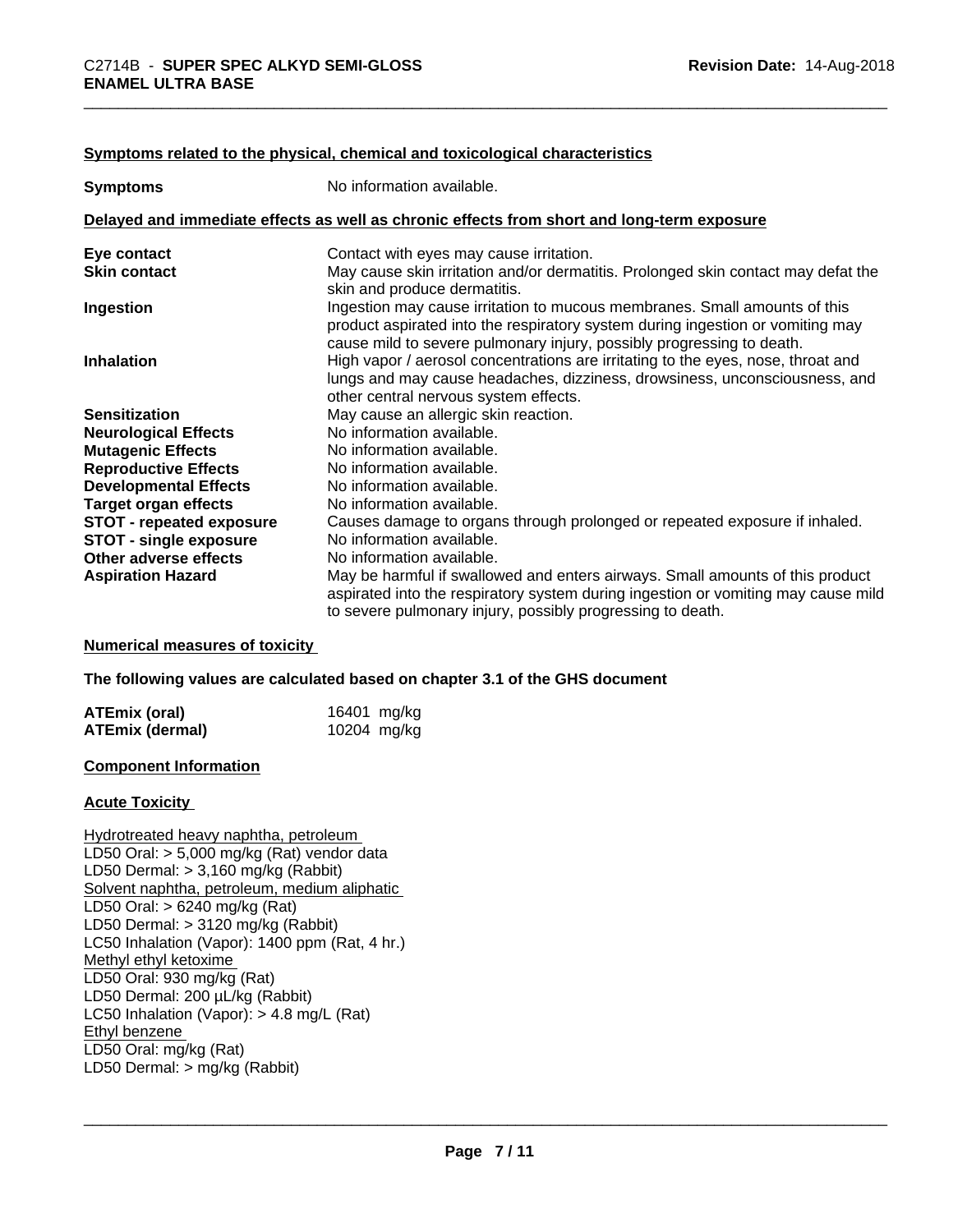LC50 Inhalation (Vapor): mg/m<sup>3</sup> (Rat, 2 hr.) Silica, crystalline LD50 Oral: 500 mg/kg (Rat)

#### **Carcinogenicity**

*The information below indicateswhether each agency has listed any ingredient as a carcinogen:.*

| <b>Chemical name</b>         | <b>IARC</b>         | <b>NTP</b>  | <b>OSHA</b> |
|------------------------------|---------------------|-------------|-------------|
|                              | 2B - Possible Human |             | Listed      |
| Ethyl benzene                | Carcinogen          |             |             |
|                              | 2B - Possible Human |             | Listed      |
| Cobalt bis(2-ethylhexanoate) | Carcinogen          |             |             |
|                              | - Human Carcinogen  | Known Human | Listed      |
| Silica, crystalline          |                     | Carcinogen  |             |

• Crystalline Silica has been determined to be carcinogenic to humans by IARC (1) when in respirable form. Risk of cancer depends on duration and level of inhalation exposure to spray mist or dust from sanding the dried paint.• Cobalt and cobalt compounds are listed as possible human carcinogens by IARC (2B). However, there is inadequate evidence of the carcinogenicity of cobalt and cobalt compounds in humans.

#### **Legend**

IARC - International Agency for Research on Cancer NTP - National Toxicity Program OSHA - Occupational Safety & Health Administration

### **12. ECOLOGICAL INFORMATION**

#### **Ecotoxicity Effects**

The environmental impact of this product has not been fully investigated.

#### **Product Information**

#### **Acute Toxicity to Fish**

No information available

#### **Acute Toxicity to Aquatic Invertebrates**

No information available

#### **Acute Toxicity to Aquatic Plants**

No information available

#### **Persistence / Degradability**

No information available.

#### **Bioaccumulation**

There is no data for this product.

#### **Mobility in Environmental Media**

No information available.

#### **Ozone**

No information available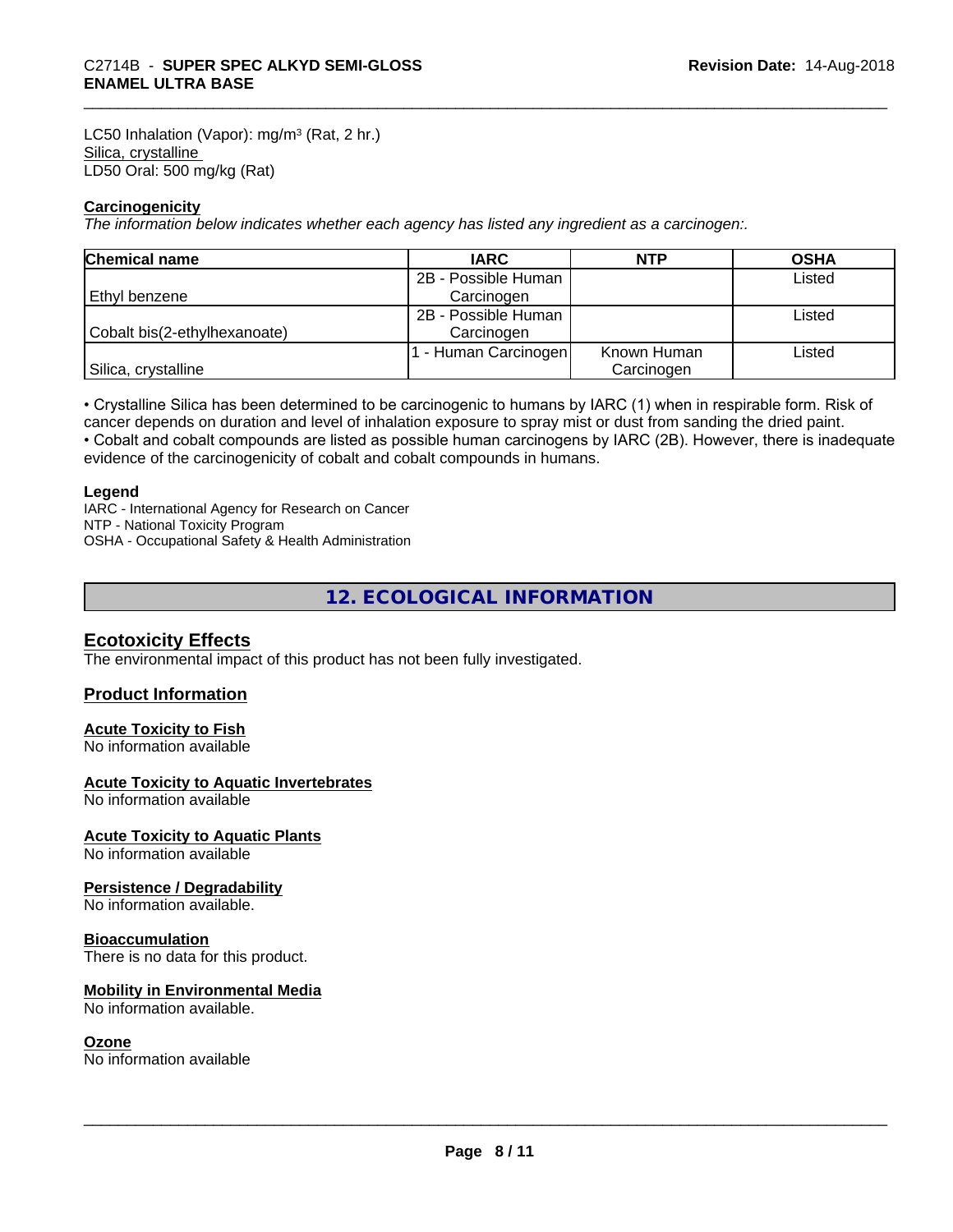#### **Component Information**

#### **Acute Toxicity to Fish**

Methyl ethyl ketoxime LC50: 48 mg/L (Bluegill sunfish - 96 hr.) Ethyl benzene LC50: 12.1 mg/L (Fathead Minnow - 96 hr.)

#### **Acute Toxicity to Aquatic Invertebrates**

Methyl ethyl ketoxime EC50: 750 mg/L (Daphnia magna - 48 hr.) Ethyl benzene EC50: 1.8 mg/L (Daphnia magna - 48 hr.)

#### **Acute Toxicity to Aquatic Plants**

Ethyl benzene EC50: 4.6 mg/L (Green algae (Scenedesmus subspicatus), 72 hrs.)

|                                                                                                                          | 13. DISPOSAL CONSIDERATIONS                                                                                                                                                                                                       |
|--------------------------------------------------------------------------------------------------------------------------|-----------------------------------------------------------------------------------------------------------------------------------------------------------------------------------------------------------------------------------|
| <b>Waste Disposal Method</b>                                                                                             | Dispose of in accordance with federal, state, and local regulations. Local<br>requirements may vary, consult your sanitation department or state-designated<br>environmental protection agency for more disposal options.         |
| <b>Empty Container Warning</b>                                                                                           | Emptied containers may retain product residue. Follow label warnings even after<br>container is emptied. Residual vapors may explode on ignition.                                                                                 |
|                                                                                                                          | <b>14. TRANSPORT INFORMATION</b>                                                                                                                                                                                                  |
| <b>DOT</b><br><b>Proper Shipping Name</b><br><b>Hazard class</b><br>UN-No.<br><b>Packing Group</b><br><b>Description</b> | <b>PAINT</b><br>3<br><b>UN1263</b><br>Ш<br>UN1263, PAINT, 3, III, Marine Pollutant (Hydrotreated heavy naphtha,<br>petroleum, Solvent naphtha, petroleum, medium aliphatic)                                                       |
|                                                                                                                          | In the US this material may be reclassified as a Combustible Liquid and is not regulated in containers of less than<br>119 gallons (450 liters) via surface transportation (refer to 49CFR173.120(b)(2) for further information). |
| <b>ICAO / IATA</b>                                                                                                       | Contact the preparer for further information.                                                                                                                                                                                     |
| <b>IMDG/IMO</b>                                                                                                          | Contact the preparer for further information.                                                                                                                                                                                     |
|                                                                                                                          | <b>15. REGULATORY INFORMATION</b>                                                                                                                                                                                                 |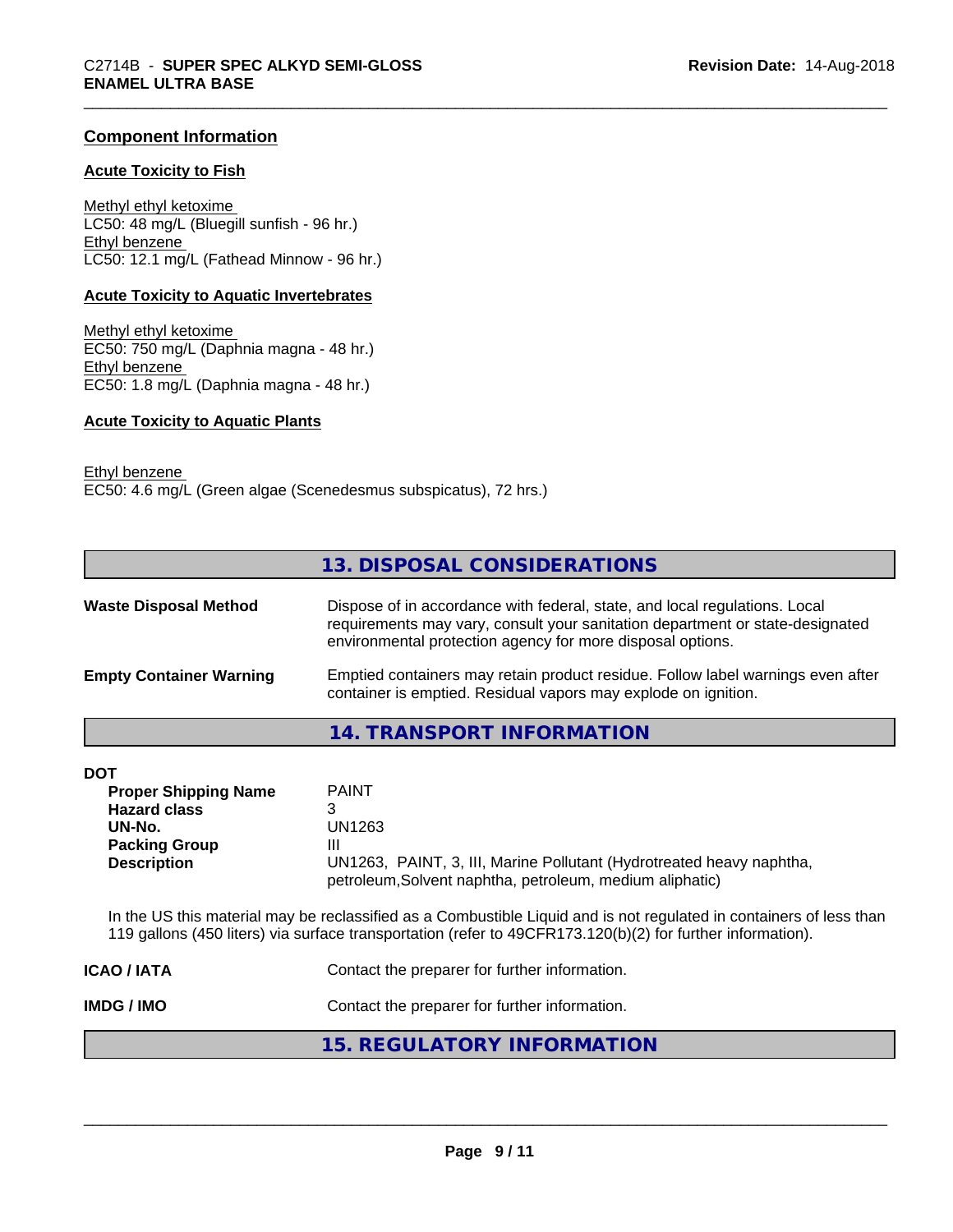#### **International Inventories**

| <b>TSCA: United States</b> | Yes - All components are listed or exempt. |
|----------------------------|--------------------------------------------|
| <b>DSL: Canada</b>         | Yes - All components are listed or exempt. |

#### **Federal Regulations**

#### **SARA 311/312 hazardous categorization**

| Acute health hazard               | Yes |  |
|-----------------------------------|-----|--|
| Chronic Health Hazard             | Yes |  |
| Fire hazard                       | Yes |  |
| Sudden release of pressure hazard | Nο  |  |
| Reactive Hazard                   | N٥  |  |

#### **SARA 313**

Section 313 of Title III of the Superfund Amendments and Reauthorization Act of 1986 (SARA). This product contains a chemical or chemicals which are subject to the reporting requirements of the Act and Title 40 of the Code of Federal Regulations, Part 372:

| <b>Chemical name</b> | CAS No.  | Weight-% | <b>CERCLA/SARA 313</b><br>(de minimis concentration) |
|----------------------|----------|----------|------------------------------------------------------|
| Ethyl benzene        | 100-41-4 |          |                                                      |

# **Clean Air Act,Section 112 Hazardous Air Pollutants (HAPs) (see 40 CFR 61)**

This product contains the following HAPs:

| <b>Chemical name</b> | <b>CAS No.</b> | Weight-% | <b>Hazardous Air Pollutant</b> |
|----------------------|----------------|----------|--------------------------------|
| Ethyl benzene        | 100-41-4       | 0.5      | (HAP)<br>Listed                |

#### **US State Regulations**

#### **California Proposition 65**

**A** WARNING: Cancer and Reproductive Harm– www.P65warnings.ca.gov

#### **State Right-to-Know**

| <b>Chemical name</b>                              | <b>Massachusetts</b> | <b>New Jersey</b> | Pennsylvania |
|---------------------------------------------------|----------------------|-------------------|--------------|
| Limestone                                         |                      |                   |              |
| Solvent naphtha, petroleum, medium  <br>aliphatic |                      |                   |              |
| Silica, crystalline                               |                      |                   |              |

#### **Legend**

X - Listed

### **16. OTHER INFORMATION**